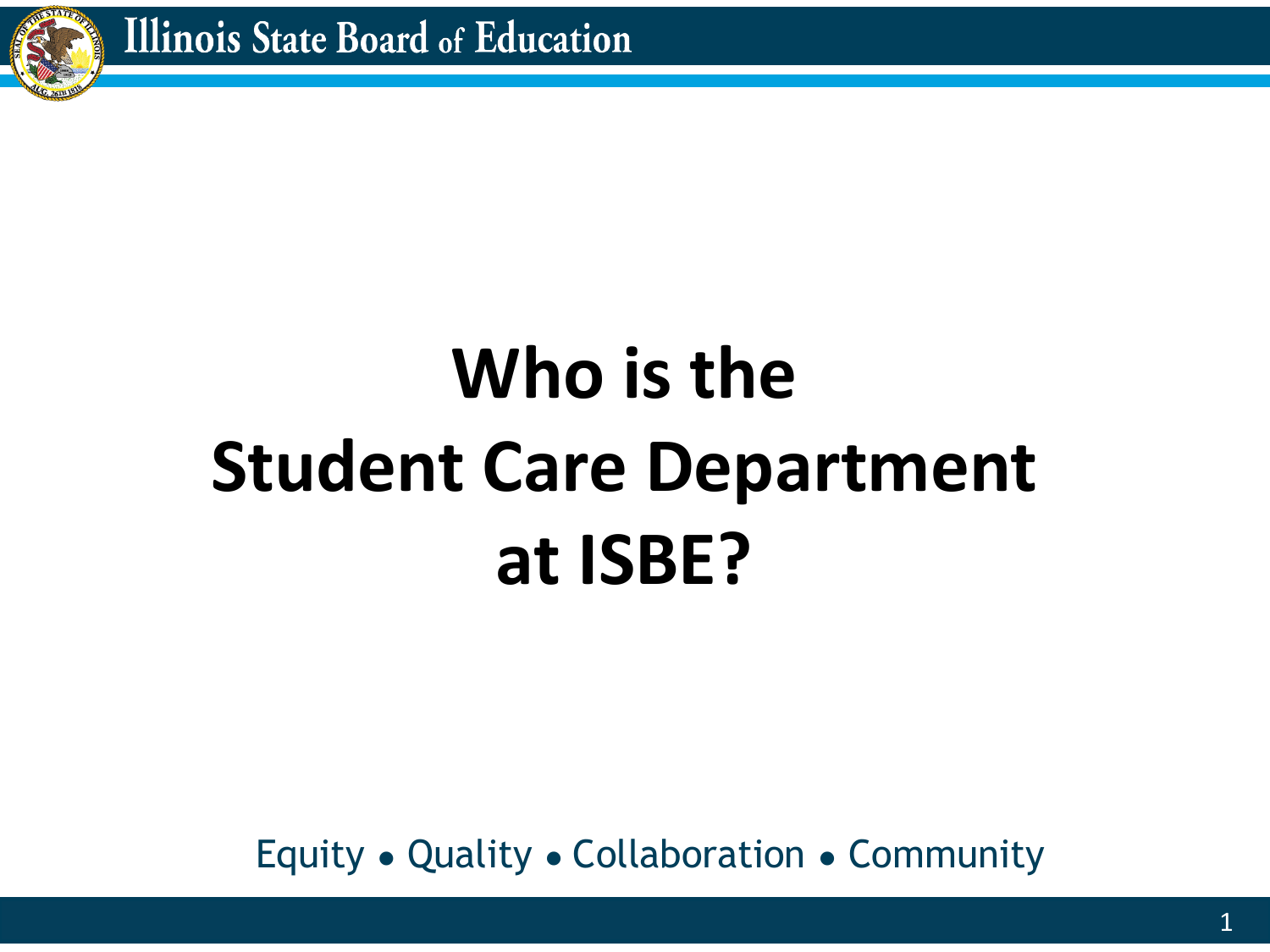

### **Who is the Student Care Department?**

The Illinois State Board of Education has a newly created Student Care Department. The department is focused on ensuring that the collective and individual needs of students are met and that districts are responsive to the needs of children and families.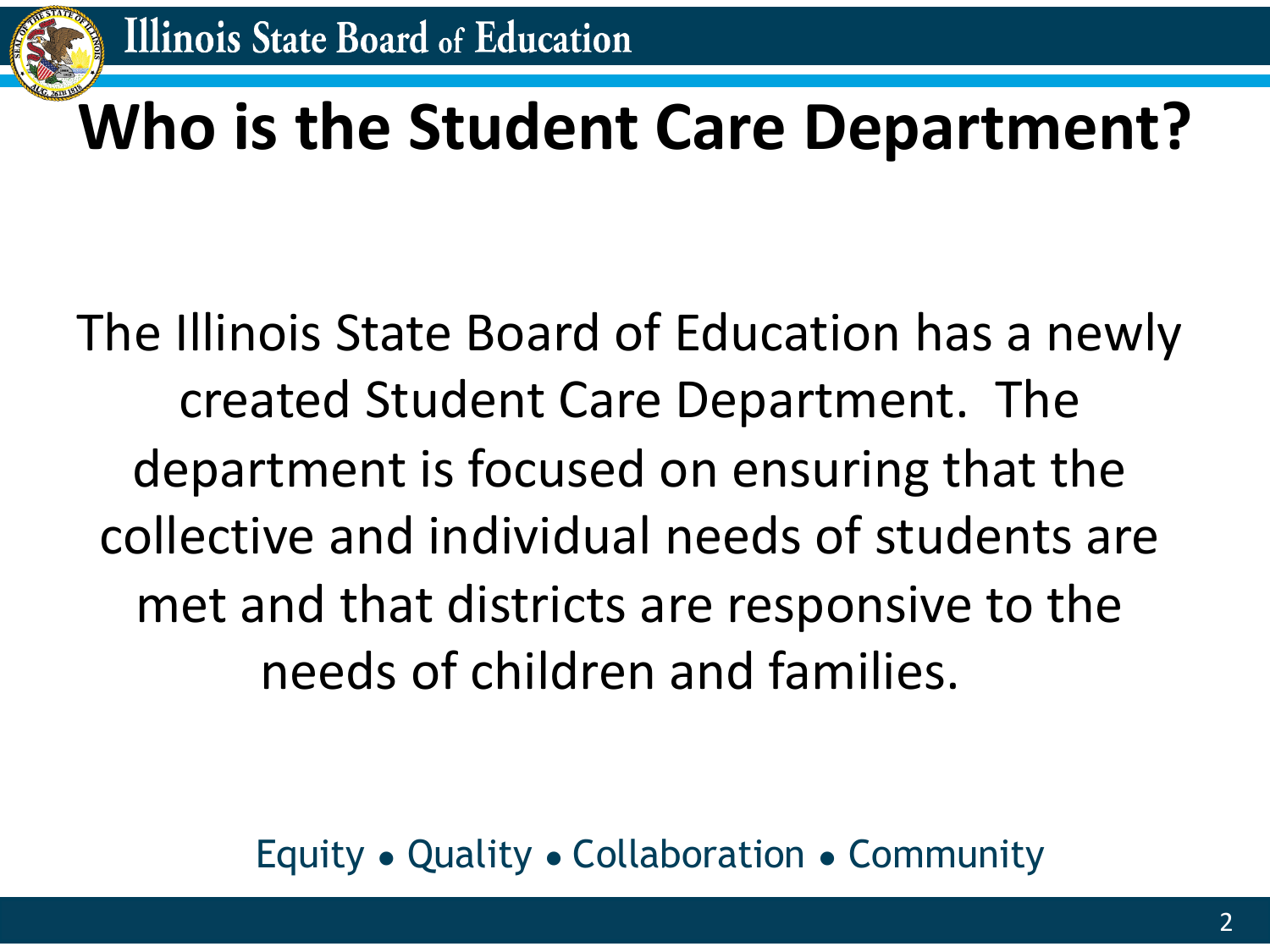

# **Who is the Student Care Department?**

- Molly Uhe-Edmonds, Director
- Kim Barnes-Cummins, Supervisor
- 3 General Education Principal Consultants
- 3 Special Education Principal Consultants
- Legal Team
	- 2 dedicated ISBE General Counsel lawyers
- 7 Consultants
- Program Specialist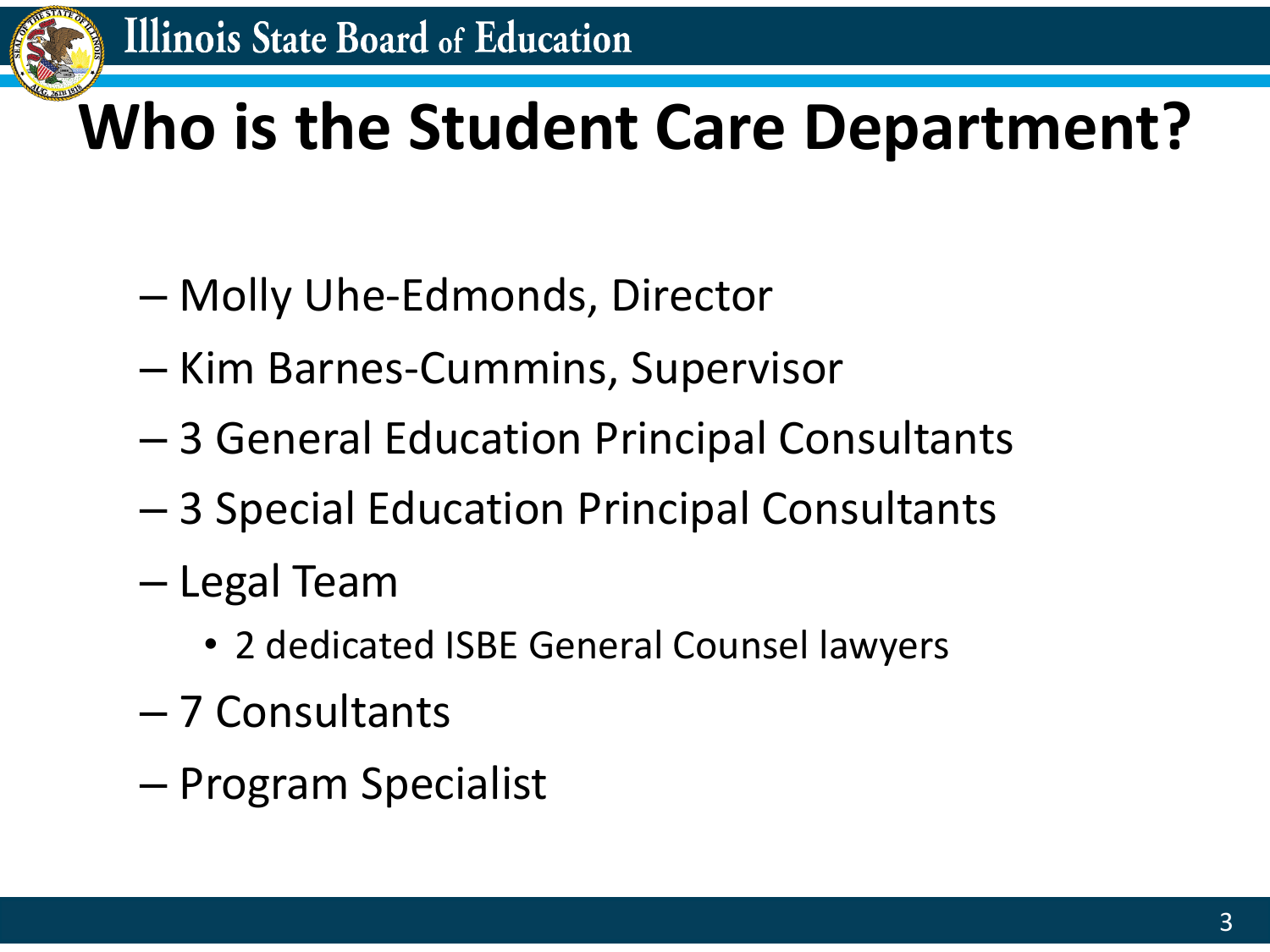

#### **What the Student Care Dept. Oversees**

- Restraint, timeout, isolated time out (RTO)
- School discipline
- Student Voices
	- Student contests
- Bullying prevention
- Supporting transgender, nonbinary, and gender nonconforming students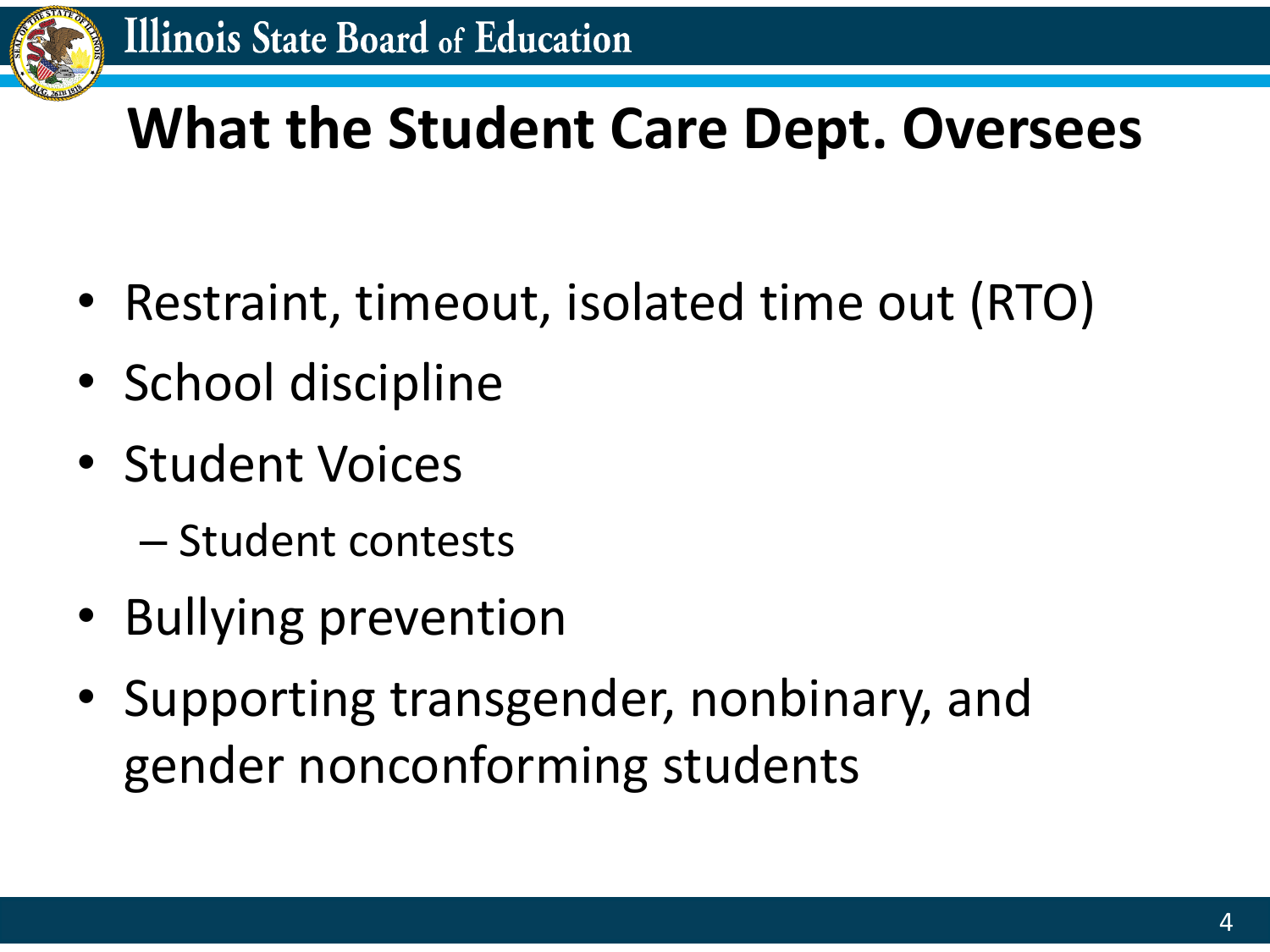

### **Restraint**

- When we are speaking about restraint
	- Student is physically restrained following a behavioral incident that presents a danger to self, other students, or staff
	- Staff are trained to restrain in a manner that is safe for everyone involved and deescalates the situation
- Restraint, timeout, and isolated timeout regulations apply to **ALL** students.
- These regulations also applies to residentially placed students that districts remain responsible for.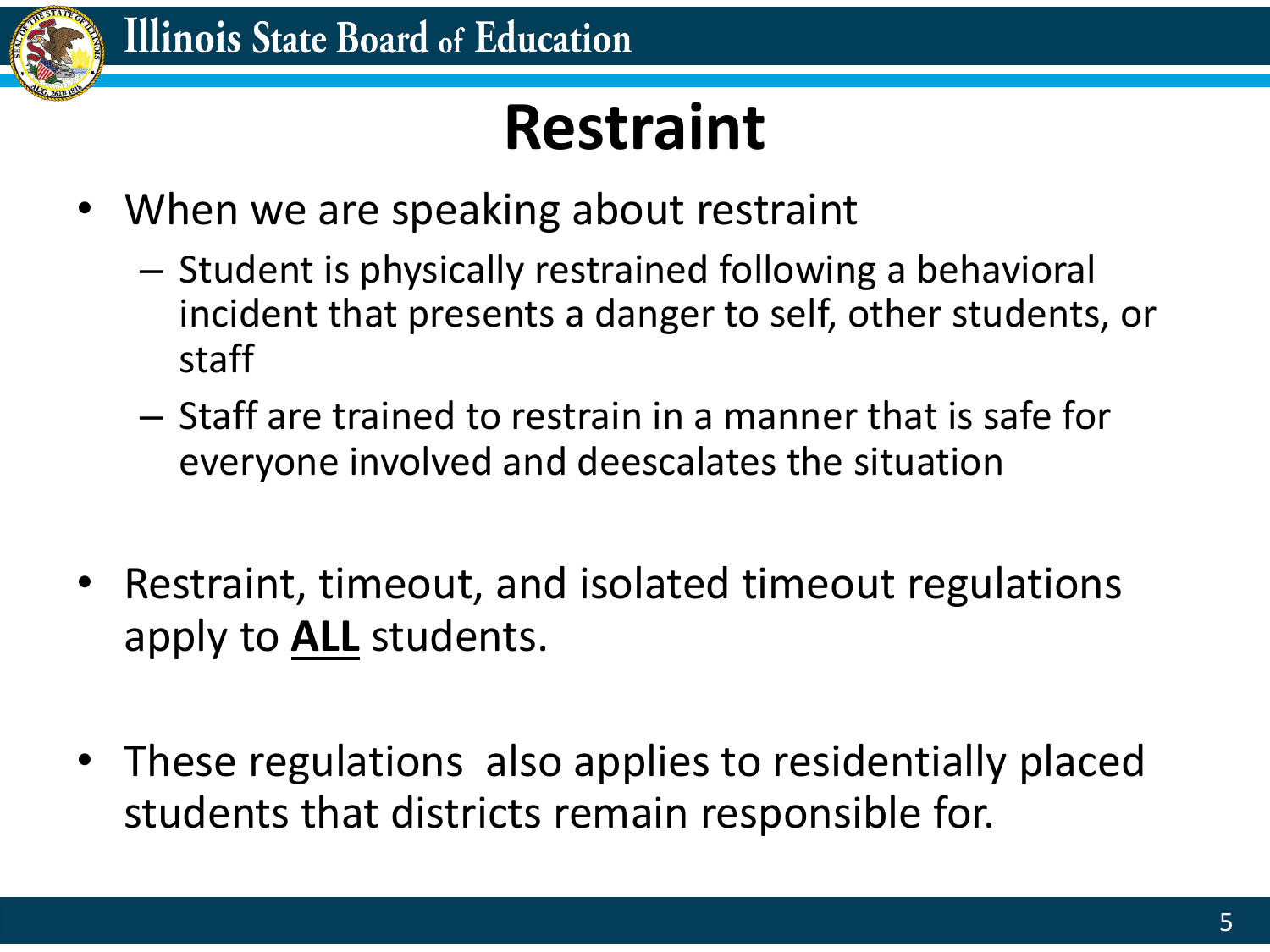

### **Timeout & Isolate Time Out**

- Timeout is a behavior management techniques for the purpose of calming or de-escalation that involves the involuntary monitored separation of a student from classmates with an adult trained for part of the school day, only for a brief time, in a non-locked setting [23 IAC 1.285(a)(2)].
- Isolated time out means the involuntary confinement of a student alone in a time out room or other enclosure outside the classroom without a supervising adult in the time out room or enclosure. Isolated time out is allowed only under limited circumstances. If all other requirements under Section 1.285 are met, isolated time out may only be used when the adult in the time out room or enclosure is in imminent danger of serious physical harm because the student is unable to cease actively engaging in extreme physical aggression [23 IAC 1.285(a)(1)].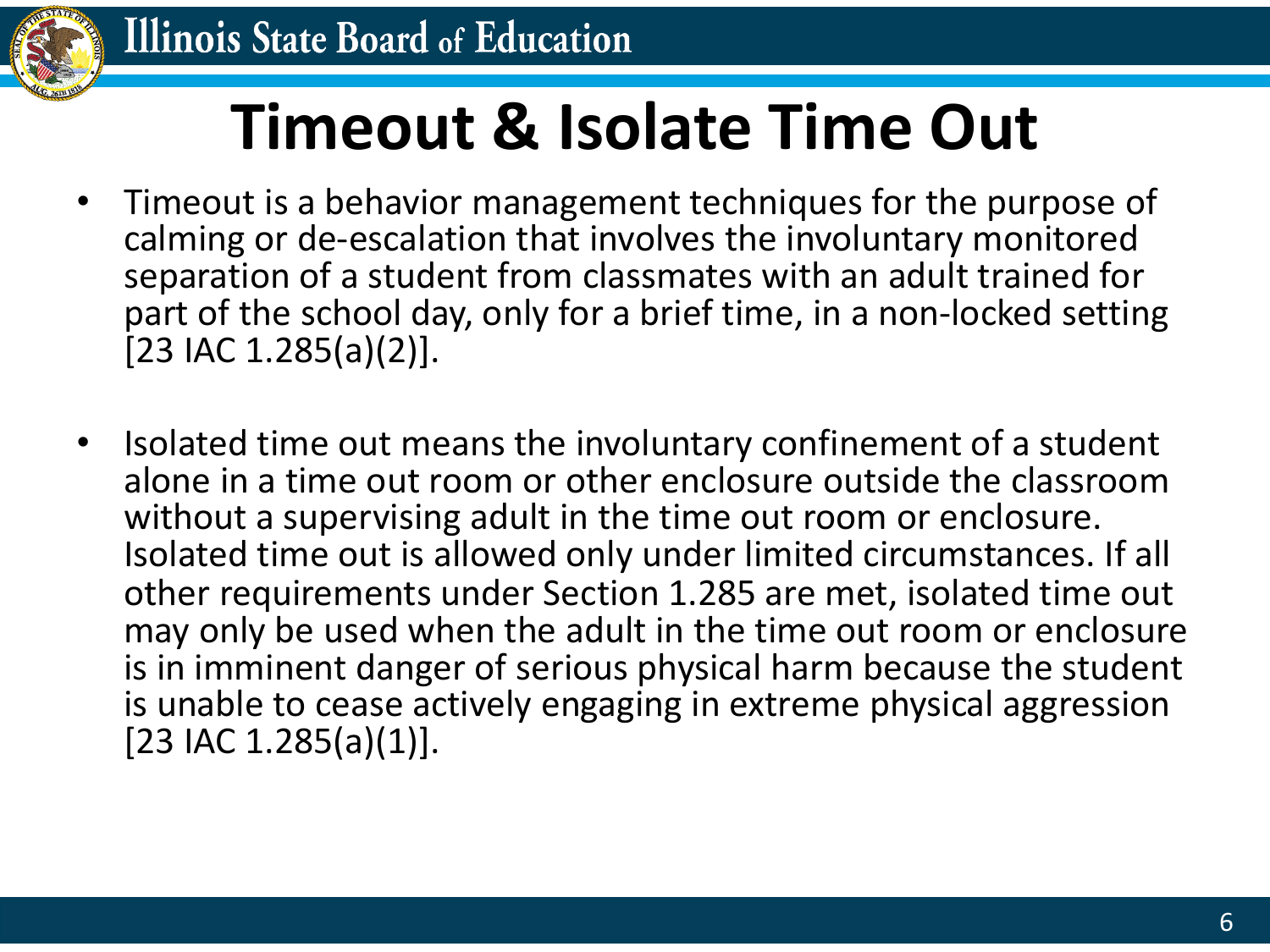

# **What a Timeout is NOT**

• 'Isolated time out' or 'time out' does not include a student-initiated or student requested break, a student-initiated or teacher-initiated sensory break, including a sensory room containing sensory tools to assist a student to calm and deescalate, an inschool suspension or detention, or any other appropriate disciplinary measure, including a student's brief removal to the hallway or similar environment" [23 IAC 1.285(a)(3)].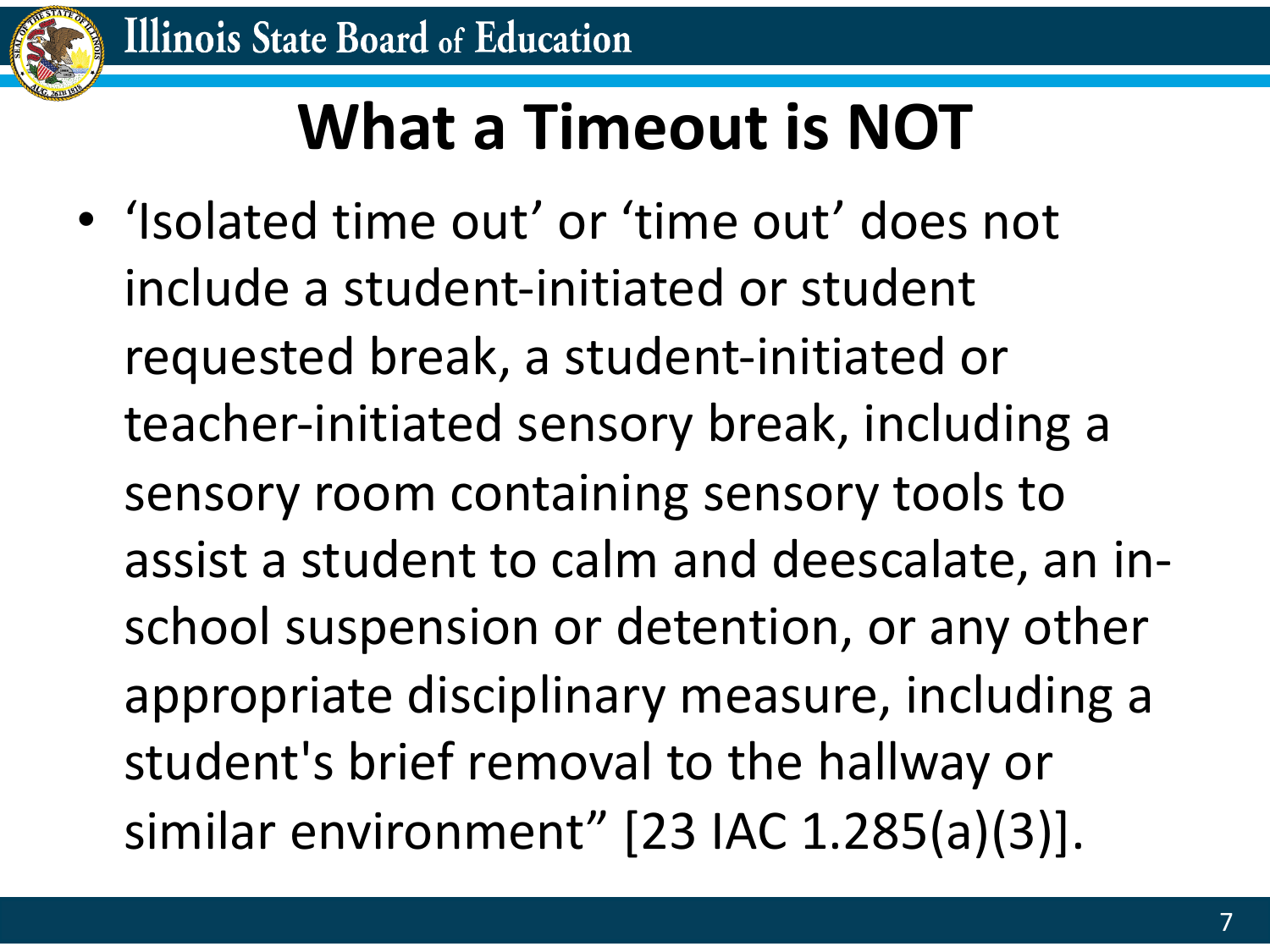

#### **Documentation Procedures & timeline**

- Per 23 IAC 1.285(f)(1), a written record of each event involving a time out or physical restraint must be maintained in the student's temporary record. Public school districts, private special education schools, special education cooperatives, charter schools, regional safe school programs, and any other education program serving Illinois public school students must complete the form in its entirety.
	- The designated school official shall be notified of the incident as soon as possible, but **no later than the end of the school day on which it occurred**.
	- Written parent notification must occur within **24 hours** of the incident.
	- Within **2 business days**, serving entities must enter the data into ISBE's Student Information System(SIS).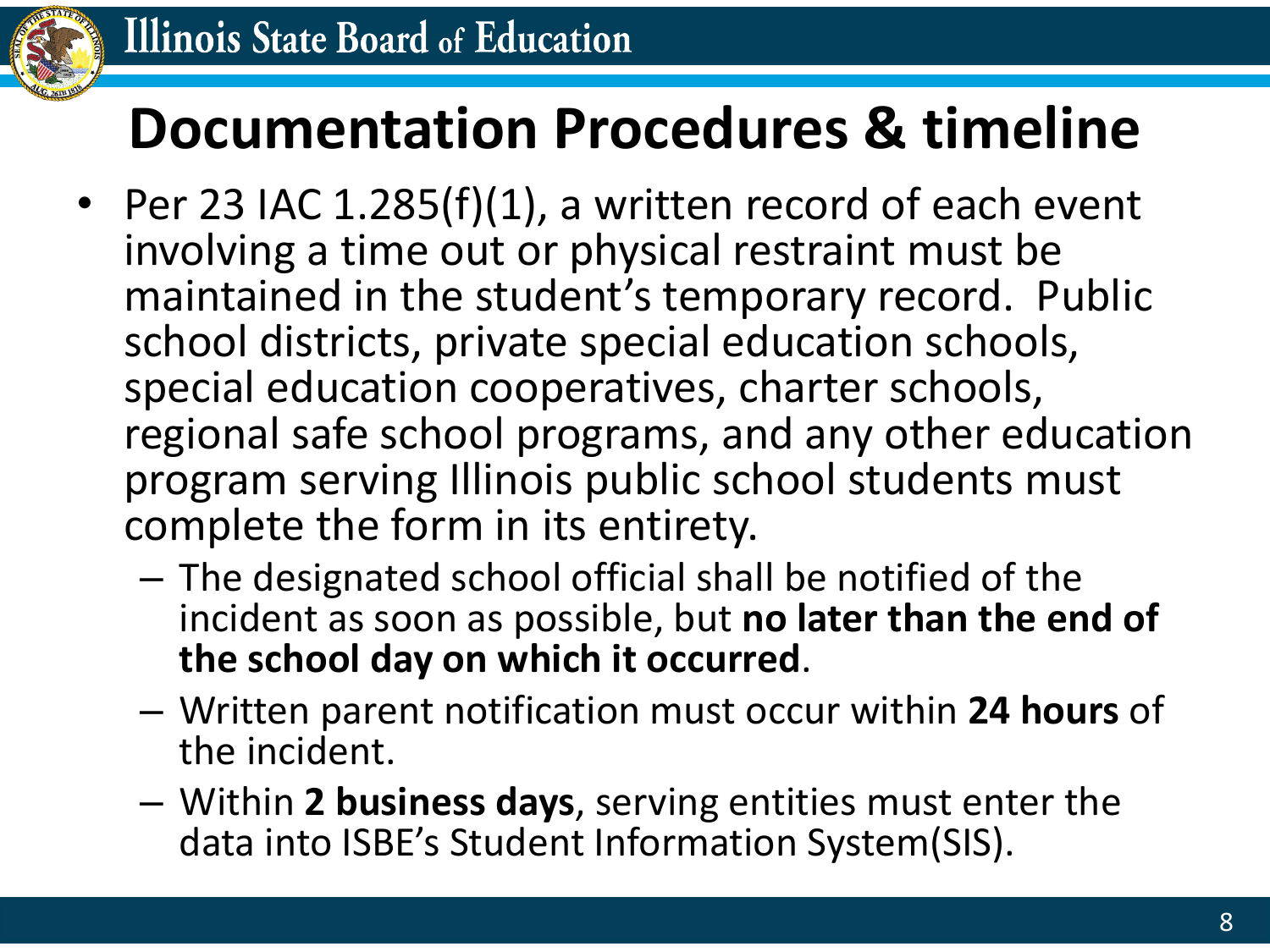

# **School Discipline**

- Monitoring top 20% of school districts that use exclusionary discipline practices
- Cross-department collaboration with the ISBE Special Education department regarding suspension/expulsion rates of students with disabilities
- Working to establish clear and consistent discipline data collection procedures for districts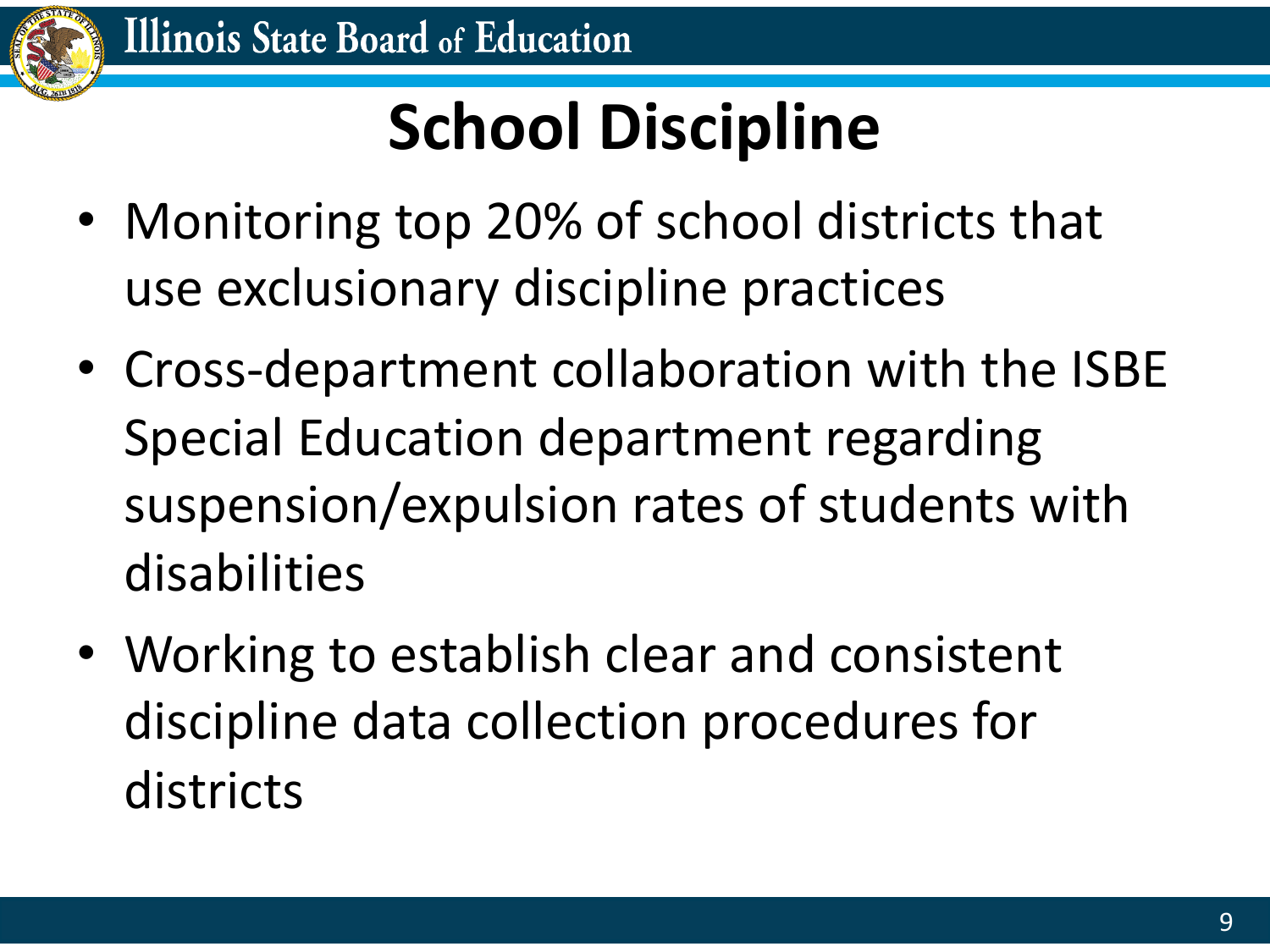

# **Bullying Prevention & Resources**

- Bi-annual school district bullying policy update submission and IWAS system
- Providing technical assistance to districts and parents/guardians when a student has experienced instance(s) of bullying
- Online resources to support districts and families to end bullying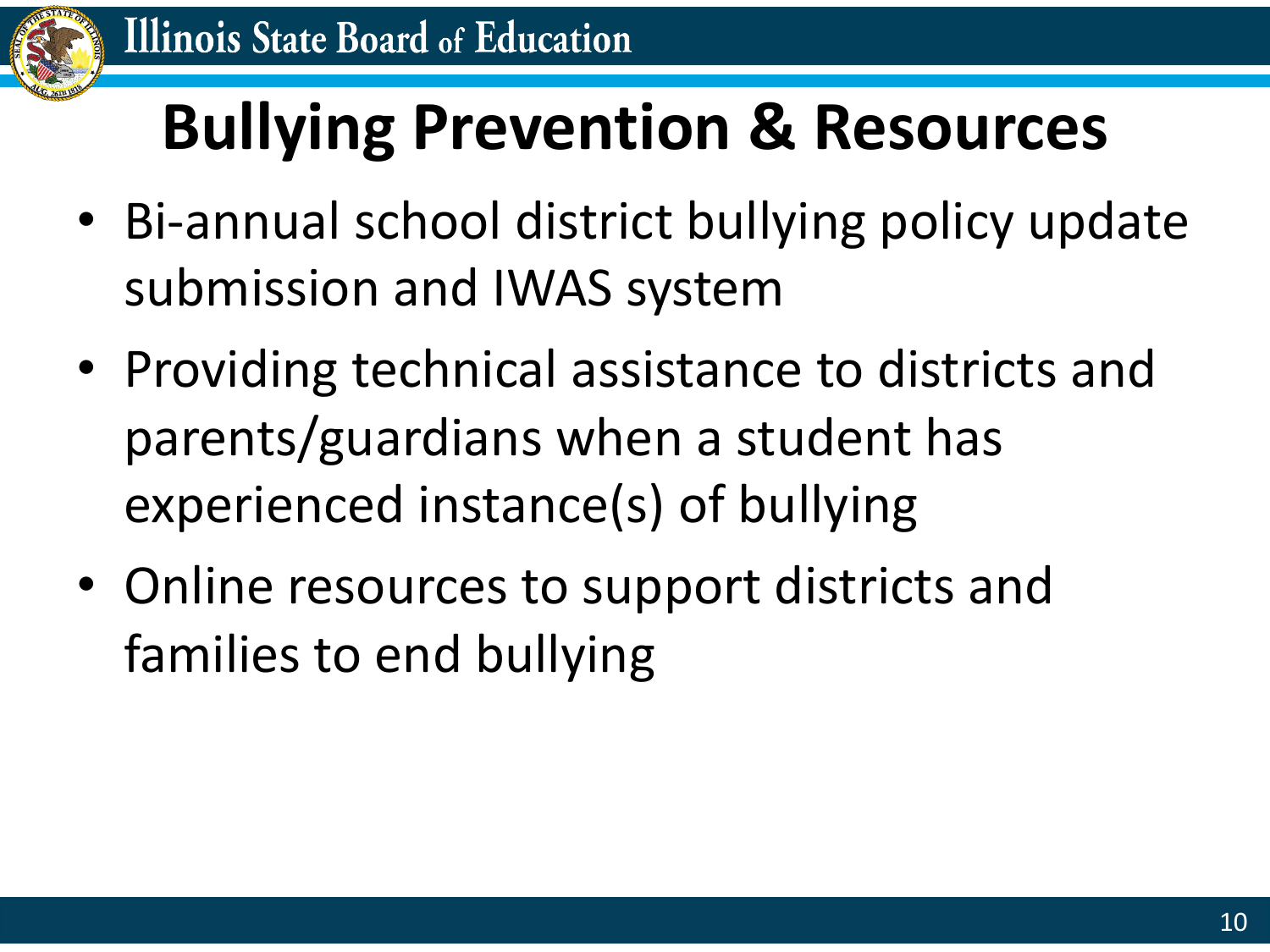

### **Student Voices**

- *Resources for Students by Students*
- Each year a group of students are chosen from around the state to be student advisors to the State Board of Education. This group of students has the opportunity to see the State Board's policymakers in action and work with them to provide student perspectives and concerns on the state's education policies. Students come together throughout the year and work on a research project that is presented to the Board.
- Applications are available in the spring and students are chosen over the summer with their work beginning in September and culminating with a presentation to the Board in March.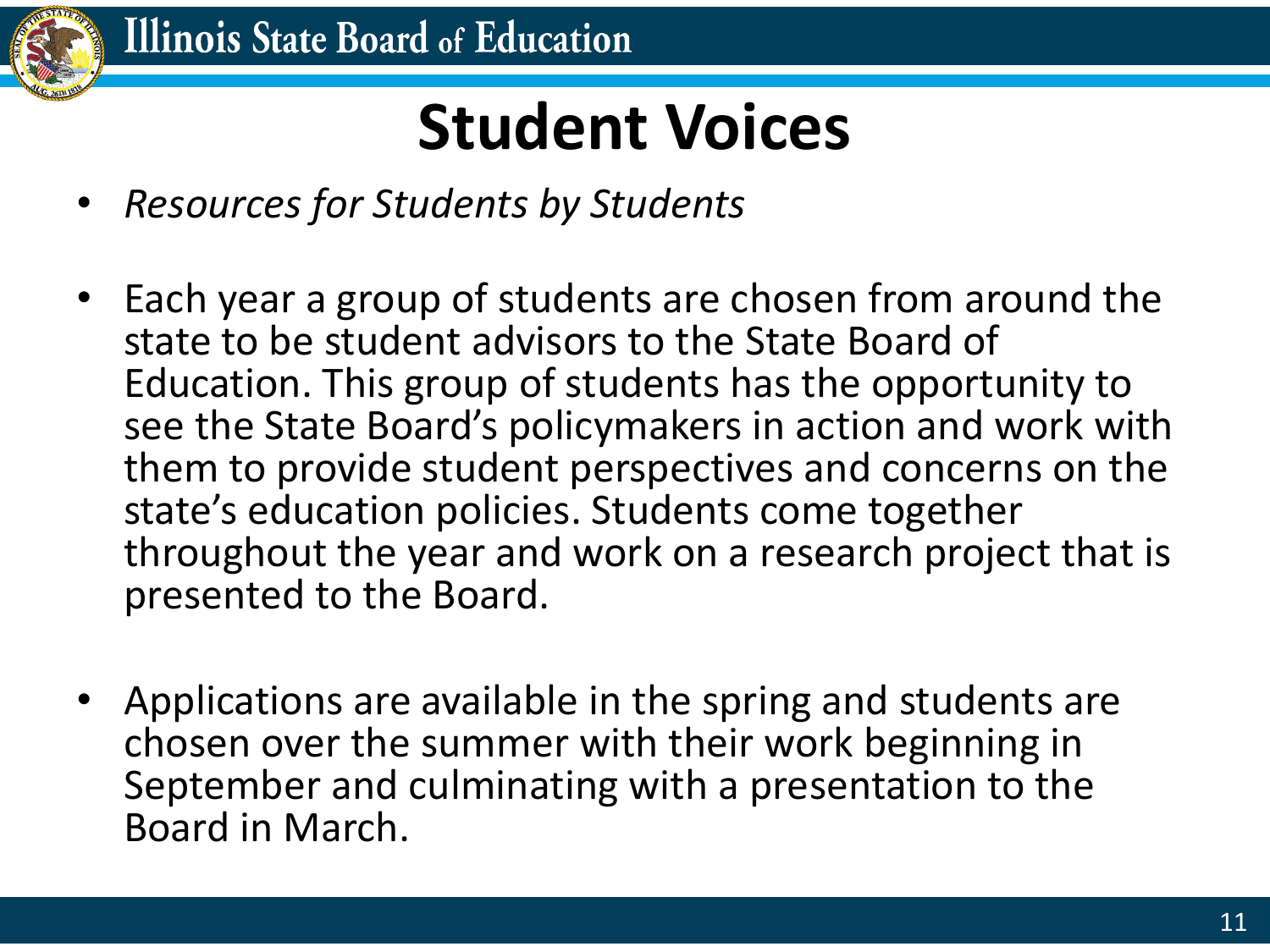

#### **Supporting transgender, nonbinary, and gender nonconforming students**

- Providing information to district about the Inclusive Curriculum Bill
- Non-regulatory guidance to provide a description of the legal rights of transgender, nonbinary and gender nonconforming students
- Support district best practices and provide technical assistance
- Provide resources for educators on how to establish an inclusive classroom for all students